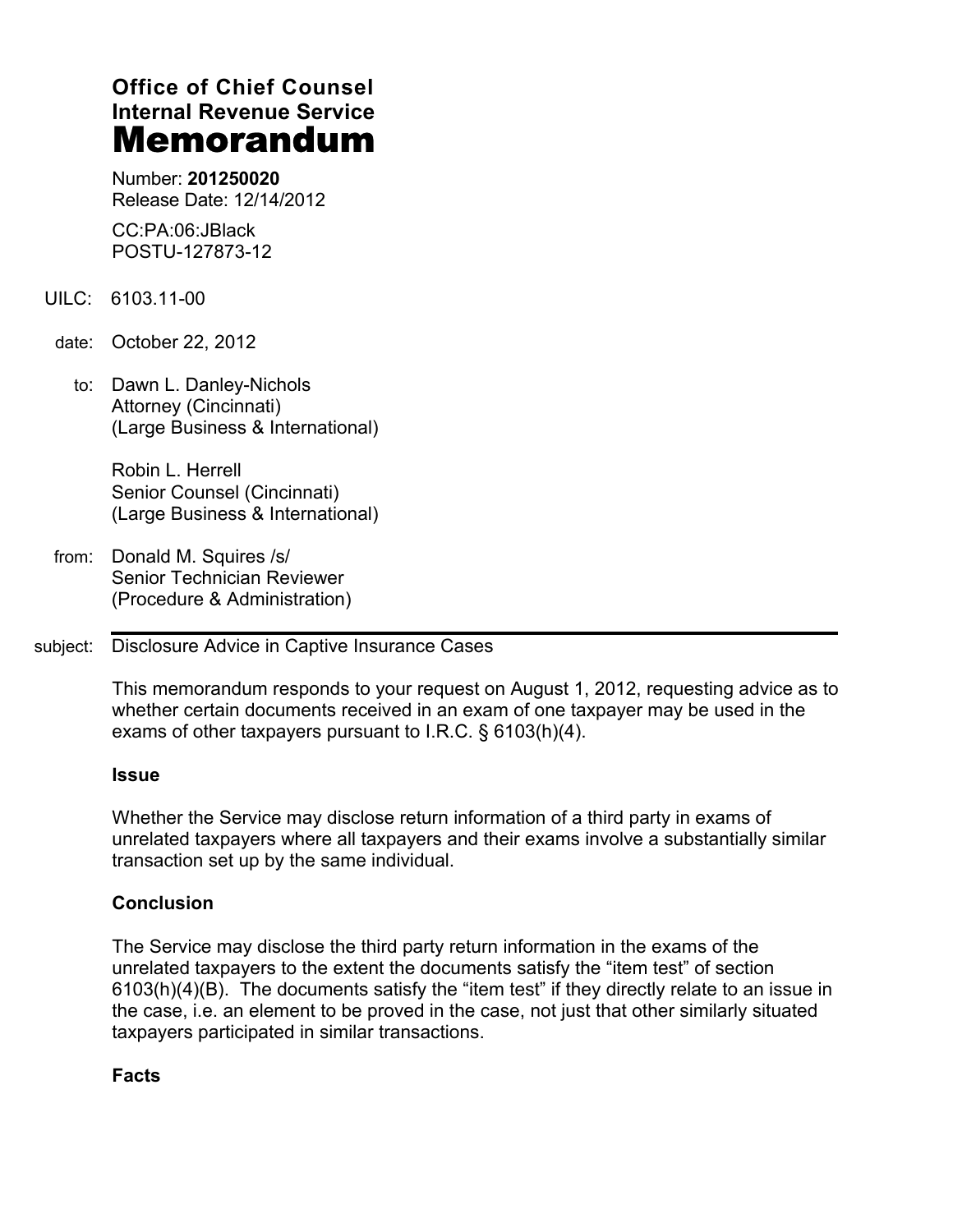Individual ("A") gives presentations and distributes materials marketing a captive insurance program to businesses. The captive insurance program is designed to utilize section 831(b) of the Internal Revenue Code ("Code"), which allows small insurance companies that receive less than \$1.2 million in premiums to exclude all premiums from gross income. As part of the program, A receives fees from customers ("B") to set up captive insurance companies ("C") which are owned by one of more of B's owners. Additionally, A provides management services to C for a monthly fee. A also arranges for B to purchase insurance from insurance companies ("D") which have relationships with A and hires actuaries, on behalf of C, to provide state-required reports. Once C is set up, B purchases insurance from D, which in turn purchases reinsurance from C. As such, the "insurance premiums" B pays to D (less a fee) are ultimately conveyed to a company whose owners are also the owners of B. A markets this transaction to multiple customers ("Bs") and all the transactions are substantially similar to each other except that some Bs purchase insurance from different insurance companies ("Ds") (or different insurance pools within D) or utilize different actuaries. However, all actuaries and Ds are still recommended by A and all Ds have a relationship with A.

The Service examined B-1 and C-1.<sup>1</sup> The issues in B-1 and C-1's exams are:

- 1. Whether the arrangement under the captive insurance program constituted "insurance" within the meaning of federal tax law. This issue turns on whether the arrangement had sufficient risk transfer and risk distribution and whether the arrangement was insurance in the commonly accepted sense.
- 2. Whether the arrangement under the captive insurance program should be disregarded for lack of economic substance. This issue turns on whether there was the likelihood of an economic benefit from the arrangement and whether the participants had a non-tax business motive for entering the transaction.
- 3. Whether B-1 and C-1 are liable for the accuracy-related penalty based on negligence and substantial understatements.

These same three issues are at issue in the exams of the other Bs and Cs that participated in the captive insurance program marketed by A. As part of an exam of B-1 and C-1 the Service obtained the various documents in response to Information Document Requests ("IDRs") and discovery.

#### **Law and Analysis**

 $\overline{a}$ 

Returns and return information are confidential, except as authorized under the Code. Section 6103(a). Return information is defined as any information gathered by, collected by, created by, or otherwise in the hands of the Secretary in connection with

 $1$  For purposes of this memorandum, a customer and its related captive insurance company will be referred to using the same number. So, for example, B-1 and C-1 are a customer and captive insurance company with common ownership who participated in the captive insurance program. No relationship is implied or exists between B-1/C-1 and other participants in the captive insurance program (i.e. B-2/C-2, B-3/C-3, etc) except for the fact that all participated in the captive insurance program marketed by A.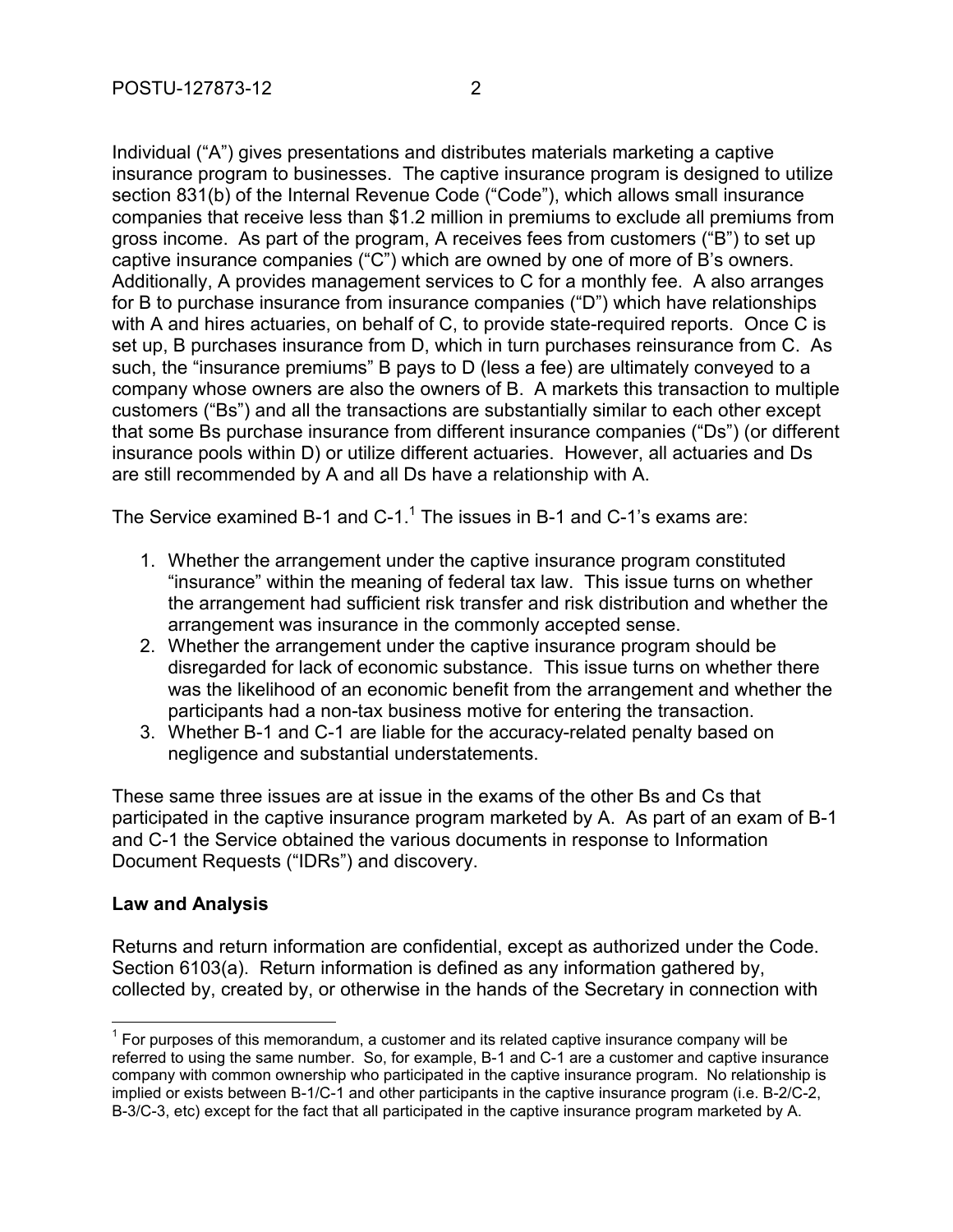$\overline{a}$ 

determining a taxpayer's liability or potential liability under the Code. Section 6103(b)(2).

When determining whether disclosure of return information is authorized under section 6103, the first step is to determine whose return information it is. The key factor is not whose tax liability may be affected by the information but rather whose liability is being determined when the information is obtained. See Martin v. IRS, 857 F.2d 722, 725-26 (10th Cir. 1988). In this case, the documents were obtained in response to IDRs and discovery during the investigation of B-1's and C-1's tax liability. Therefore, they are B-1's and C-1's return information even though the information in the documents may affect the tax liability of other taxpayers.

Under section 6103(h)(4)(B), B-1's and C-1's return information may be disclosed in a judicial or administrative tax proceeding<sup>2</sup>, if the treatment of an item on B-1's or C-1's return is directly related to resolution of an issue in the tax proceeding (the "item test").<sup>3</sup> The return information is only required to affect the resolution or be germane to an element of the claim; it is not required for it to be "necessary" to or dispositive of the issue. See United States v. N. Trust Co., 210 F. Supp. 2d 955, 957 (N.D. Ill. 2001); First W. Gov't Sec., Inc. v. United States, 578 F. Supp. 212, 218 (D. Colo. 1984), aff'd, 796 F.2d 356 (10th Cir. 1986). However, whether something is directly related to the resolution of an issue in the proceeding is much narrower than the question of whether something is relevant. In re United States, 669 F.3d 1333, 1339 n.5 (Fed. Cir. 2012). Additionally, even though the documents in this case are not items from a tax return, there is other return information, such as the extrinsic evidence in the documents, that may provide pattern evidence that satisfies the "item test" if directly related to the resolution of an issue in the proceeding. Order, ACM v. Comm'r, No. 10472-93 (T.C. Aug. 18, 1995) (stating "if transactions reported on a third party return are directly related to an issue in the proceeding, not only the pertinent portions of the return but also any extrinsic information obtained by the IRS regarding the tax treatment of the reported transaction may be offered into evidence without violating section 6103").

Section 6103(h)(4)(B) permits the disclosure of third party returns and return information where the item on the third party's return directly relates to the elements for defending or proving the civil cause of action or crime at issue in the tax proceeding but not things such as impeaching a witness' creditability. See N. Trust Co., 210 F Supp. 2d at 957. An item does not directly relate to proving an element of an issue in the proceeding if the item only shows that the issue in the proceeding is substantially similar to a transaction in another case. As such, generally, information of unrelated but similarly situated taxpayers does not meet the "item test." See In re United States, 669 F.3d at

<sup>&</sup>lt;sup>2</sup> An exam is an administrative tax proceeding for purposes of section 6103(h)(4). See, e.g., Duquette v. Comm'r, 110 F. Supp. 2d 16, 20 (D.D.C. 2000).

 $^3$  It is our understanding that no transactional relationship exists between B-1/C-1 and the other taxpayers that participated in the captive insurance program. As such, we have limited our analysis to the "item test." Nothing in this memorandum should be interpreted to limit the use of the transactional relationship test under section 6103(h)(4)(C) should it apply.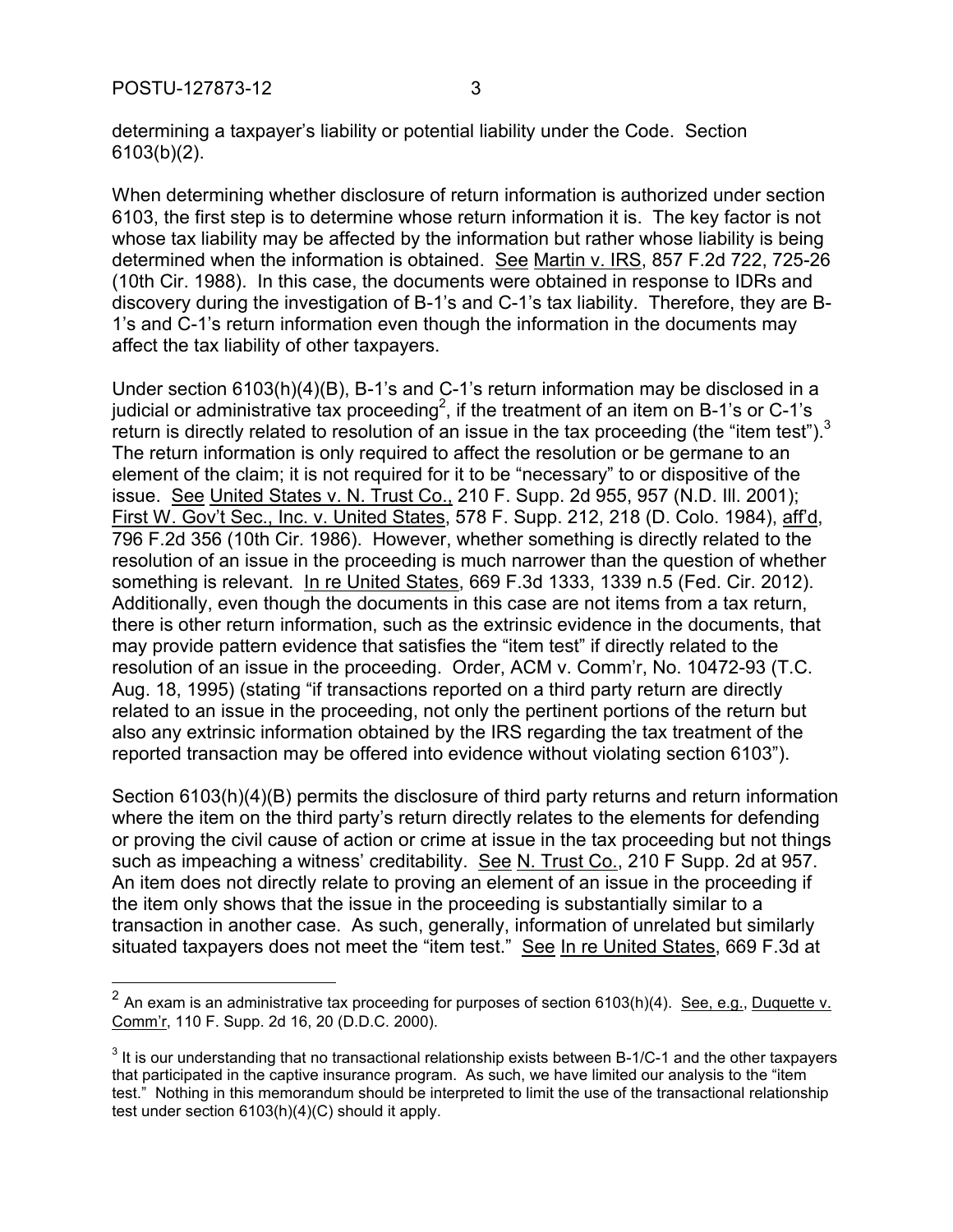1339; Vons Cos. Inc. v. United States, 51 Fed. Cl. 1, 17 (2001); see also S. Rep. No. 94-938, at 325-26 (1976), 1976-3 C.B. (Vol. 3) 363-64. Therefore, in order to satisfy the "item test," the item must directly relate to proving an issue in the specific case in question and not simply come from an analogous case.

One of the issues in the examinations of taxpayers who participated in the captive insurance program is whether the arrangement under the captive insurance program constituted "insurance" under federal tax law and in the commonly accepted sense. This requires a determination of whether each taxpayer's specific arrangement had sufficient risk transfer and distribution. As such, documents pertaining to this issue satisfy the "item test" if the documents directly relate to whether the arrangement that the other taxpayers (B-2/C-2, B-3/C-3, etc) entered into is "insurance." It is our understanding that insurance is generally an individualized product based on each customer's risk profile. Therefore, pattern evidence demonstrating that the arrangements did not take into account each participant's risk profile could be used to show that the arrangements were not insurance. For example, if the documents demonstrated that the arrangement entered into by the other taxpayers was not tailored to those taxpayers' individual situation and risk because the other taxpayers' insurance documents were identical to B-1's and C-1's documents, this pattern evidence would demonstrate the arrangement was not "insurance" in the other taxpayers' case and would satisfy the "item test." However, the items would not satisfy the "item test" if they were used only to conclude, without more, that the transaction entered into by the other taxpayers was invalid simply because it was similar to the invalid transaction entered into by B-1 and C-1.

Another issue in the examinations of taxpayers who participated in the captive insurance program is whether the arrangements should be disregarded for lack of economic substance. This requires a determination of whether there was a likelihood of an economic benefit from the arrangement and whether the taxpayer had a non-tax business purpose for entering into the transaction. As such, pattern evidence from other participants showing that all the arrangements were designed, implemented, and operated identically can be used to demonstrate that the arrangement was not designed with a specific taxpayer's business needs in mind and therefore lacked a bona fide business purpose other than tax benefits.

We recognize that multiple, and often duplicative, pieces of third party return information may be directly related to the resolution of an identical issue in the exams of the other taxpayers. Therefore, in order to minimize the disclosure of third party return information, the amount of duplicative evidence should be limited and only those specific items needed to resolve the issue should be disclosed in the exams of the other taxpayers. For example, if documents 2 and 3 both pass the "item test" and could be used in the resolution of the same issue, but only one is needed to resolve the issue, then only one should be disclosed. The Service should also take care to only use third party return information, including pattern evidence, when the evidence received from the specific taxpayer under exam is insufficient. In this regard, consideration should be given to other methods of proof which do not require disclosure of third party return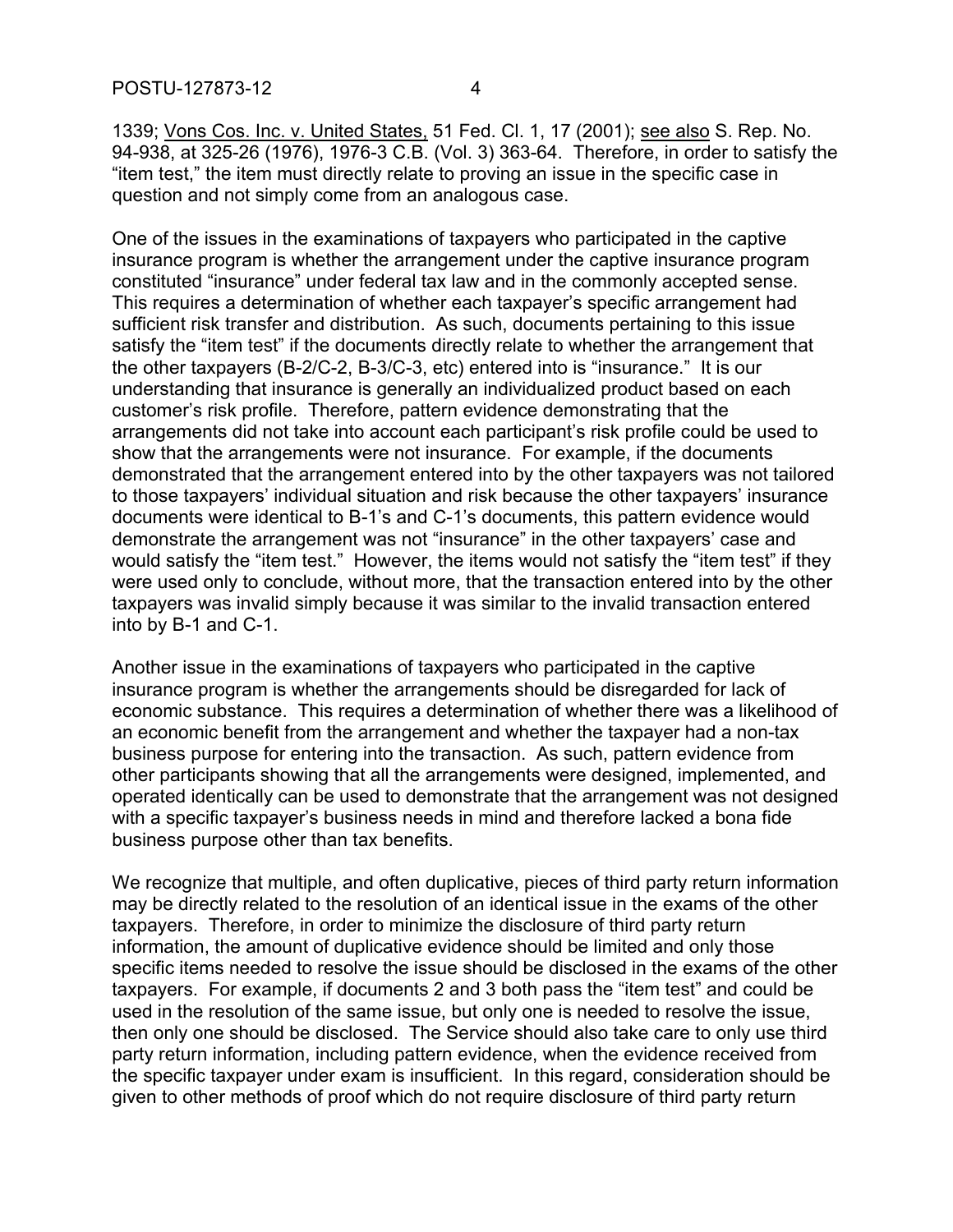#### POSTU-127873-12

5

information, such as summaries or compilations of all the information and obtaining information directly from the taxpayers under exam. See section 6103(b)(2) (return information "does not include data in a form which cannot be associated with . . . a particular taxpayer").

Additionally, any information contained in items disclosed in the other exams which does not satisfy the "item test," i.e. is not directly related to the resolution of the issue (such as third party taxpayer names and other identifiers if these items are not needed to resolve the issue), must be redacted before the item is disclosed in the other exams. See generally Chief Counsel Notice 2002-028. By taking these steps, a fair and reasonable balance is struck between the need to use the third party return information and the degree of intrusion on that third party's privacy.

#### **Strategy and Hazards**



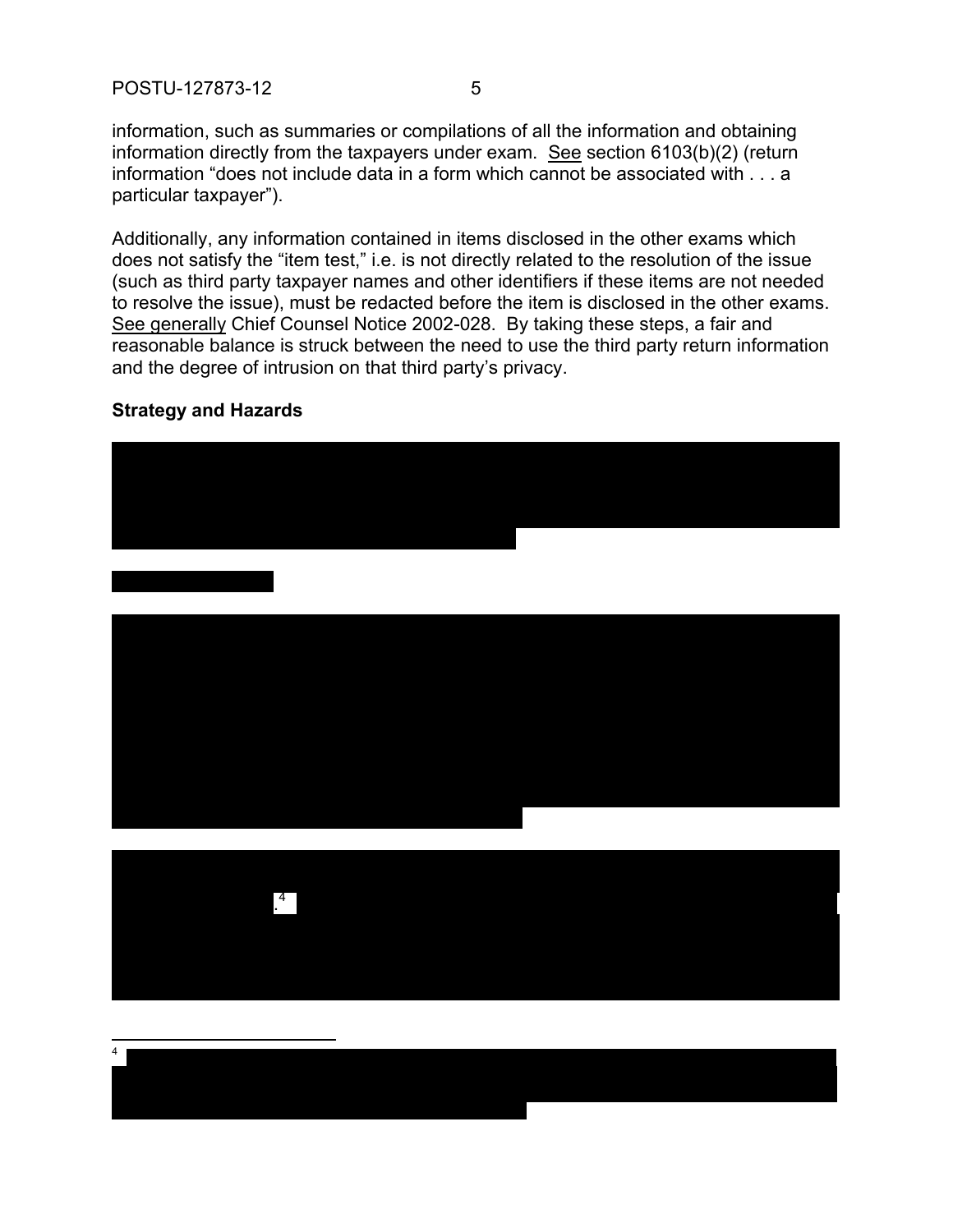

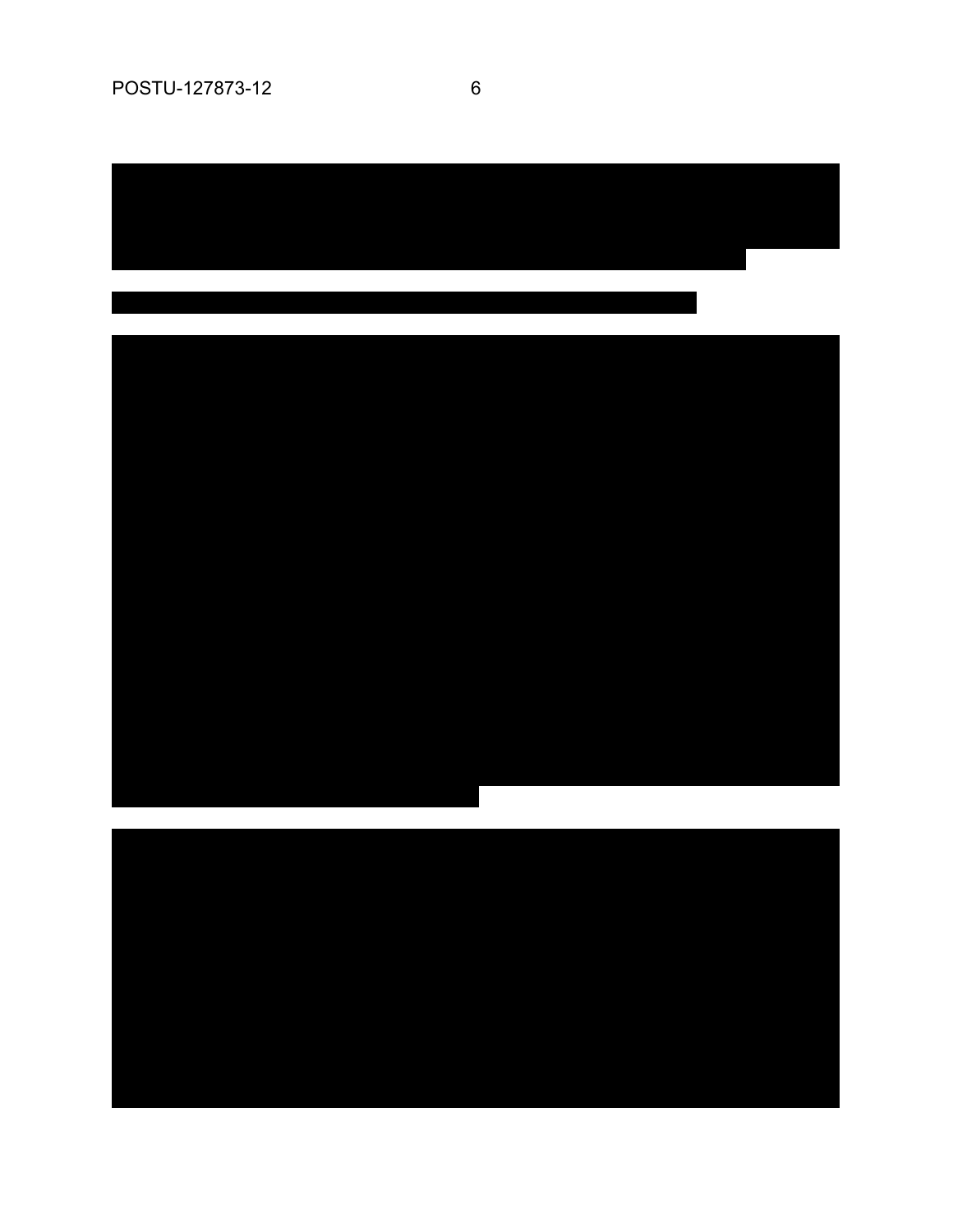### POSTU-127873-12